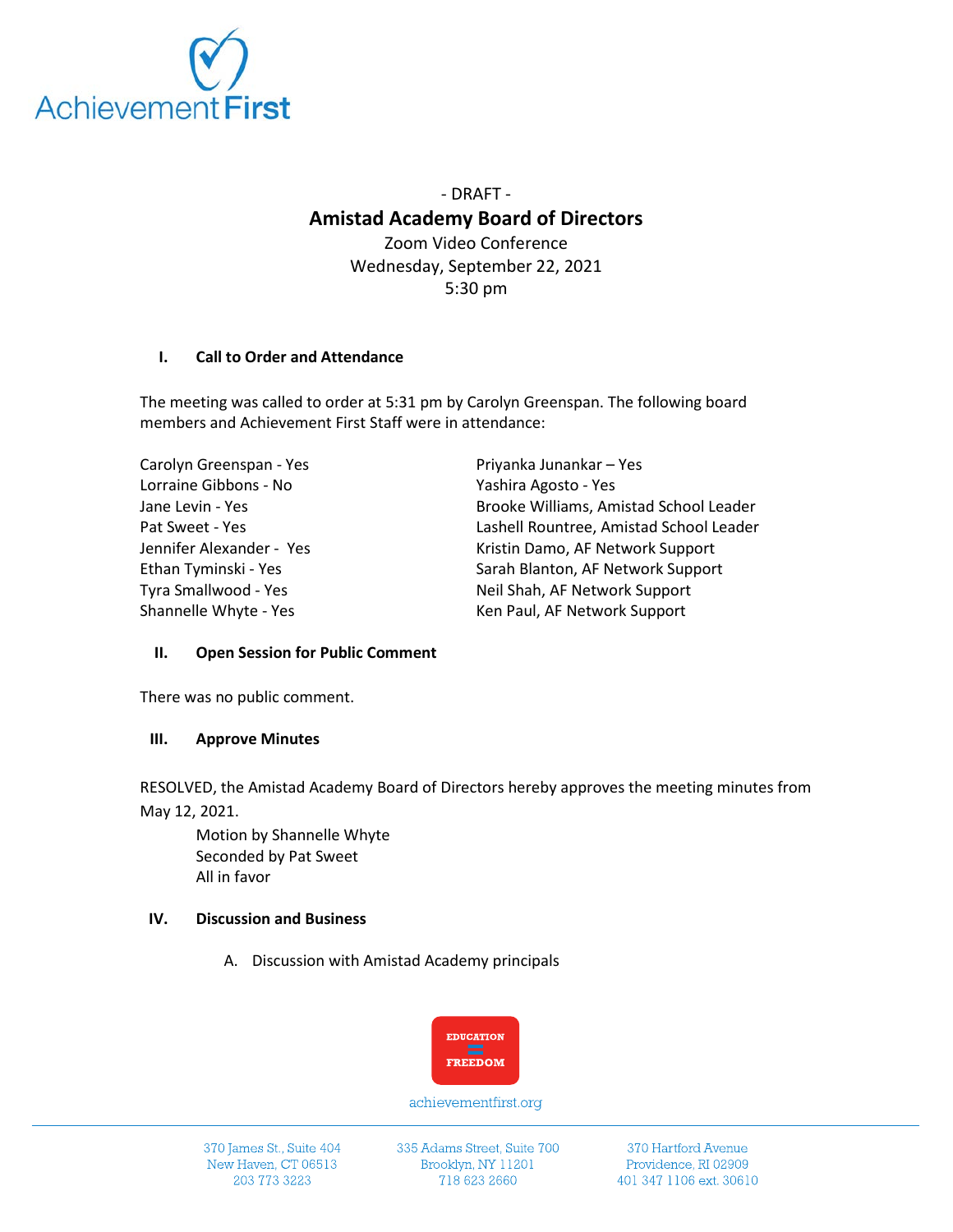

The principals answered questions from the board members around issues of reading support and intervention, staffing shortages and COVID safety protocol. Both the elementary and middle schools are short two teachers. The AF network recently communicated a vaccine mandate and the principals discussed the roll out and response to that mandate.

COVID vaccination exemption is available for medical or religious reasons and for those individuals, they will receive weekly testing.

B. Joint High School Committee Report

Jane Levin reported from the Joint High School Committee meeting in the four categories of Simon Obas's report: COVID safety, adult culture, student experience and instruction.

They have had two positive COVID cases in the Amistad High School community. Those individuals quarantined.

Adult culture is strong but Mr. Obas noted that staff are fatigued. The Committee is intending to send a letter of support to the teachers.

Students are generally happy to be back in the building. Some behavioral issues are arising, in particular in the 9<sup>th</sup> and 10<sup>th</sup> grades, so they are proactively addressing that. Mr. Obas spoke about how the school is moving away from a demerit/detention system.

The school has moved to a block system of four periods, 90 minutes each, per day. This year there are more AP courses and the school is also offering ECE courses, run through a partnership with UCONN, which gives the opportunity for college credit.

C. Professional Growth Plan (PGP) Review

The board entered executive session at 6:08 pm to discuss the personnel matters related to the PGPs of the Amistad Academy Elementary School Principal and invited Sarah Blanton, Ken Paul and Kristin Damo to join. Motion by Pat Sweet. Seconded by Tyra Smallwood. All in favor.

The board exited executive session at 6:21 pm. Motion by Tyra Smallwood. Seconded by Shannelle Whyte. All in favor

D. Finance Committee Report



achievementfirst.org

370 James St., Suite 404 New Haven, CT 06513 203 773 3223

335 Adams Street, Suite 700 Brooklyn, NY 11201 718 623 2660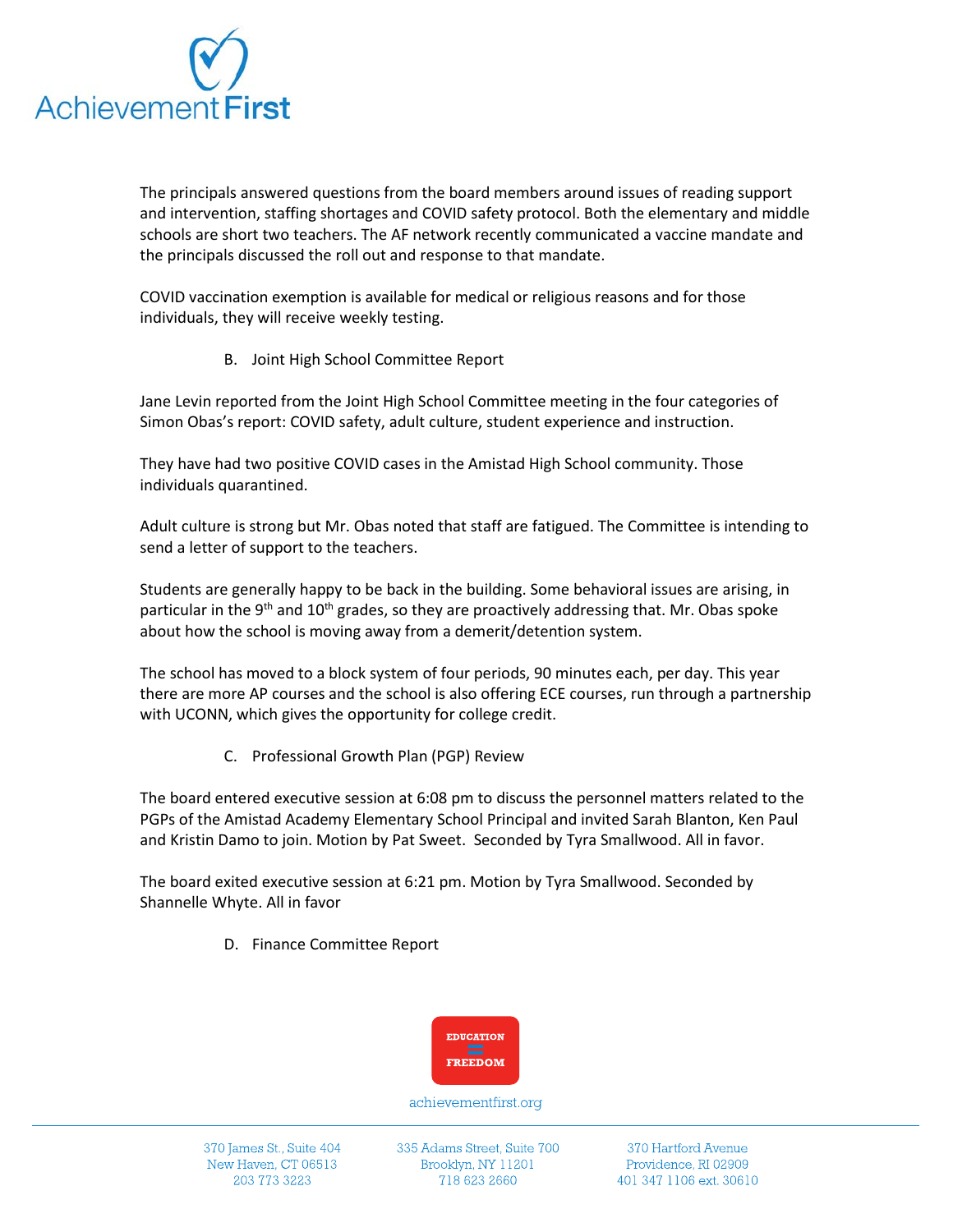

Mr. Neil Shah joined the meeting to present the financial materials including the unaudited June FY21 balance sheet which reflects the PPP loan which was forgiven by the SBA.

Mr. Shah then reviewed the Federal ESSER II/III restricted grant funding and the ways that AF is aligning the grant opportunities to its COVID Response Strategies. Each school chose from options for allocating grant resources aligned to one of the following three strategies: design for physical safety, student experience, reading intervention.

The board reviewed the amended budgets including the allocations for ESSER spending.

RESOLVED, the Amistad Academy Board of Directors hereby approves the amended budget as recommended by the Finance Committee and prepared by Achievement First for the 2021-22 fiscal year.

Motion by Pat Sweet Seconded by Yashira Agosto All in favor

E. Board Chair Report

Carolyn Greenspan noted the annual CMO evaluation and welcomed board members' input.

Board members must complete the conflict of interest disclosure statement and submit the m to Sarah via email.

Ms. Greenspan noted the board will vote on board committees as a group.

She commented that the board will vote on the family handbook which she feels is stronger and better written every year.

The final item on the formal agenda is the interim principal hiring process. In order for the schools to be able to put into place an interim principal for a short term (less than two weeks), it is best for the school to be able to act without going through the process of having a formal board meeting.

1. Board Business

RESOLVED, the Amistad Academy Board of Directors hereby elects the following leadership slate for the 2021-22 fiscal year:

Carolyn Greenspan, Chair



achievementfirst.org

370 James St., Suite 404 New Haven, CT 06513 203 773 3223

335 Adams Street, Suite 700 Brooklyn, NY 11201 718 623 2660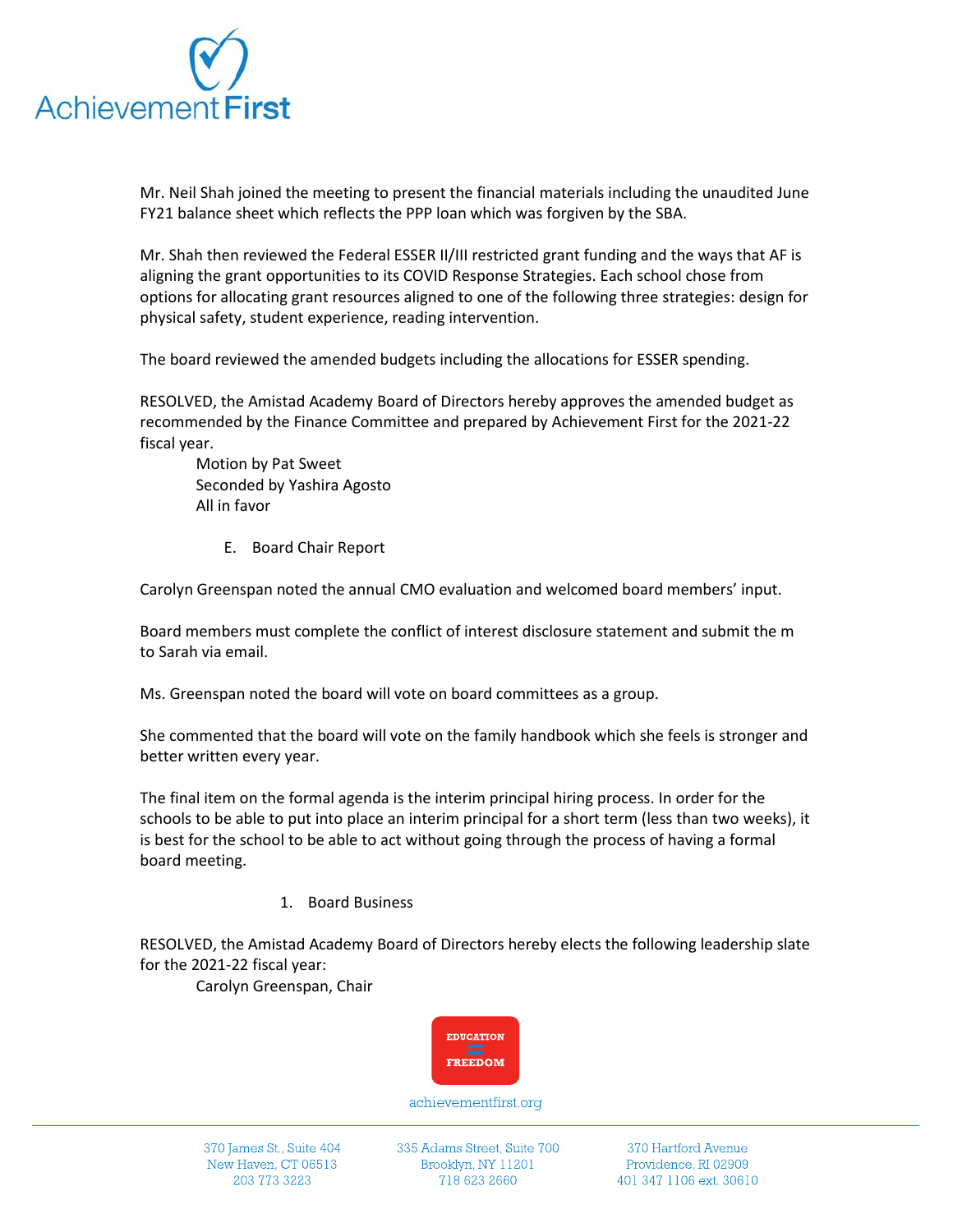

Pat Sweet Treasurer Lorraine Gibbons, Secretary Motion by Pat Sweet Seconded by Jennifer Alexander All in favor

RESOLVED, the Amistad Academy Board of Directors hereby elects the following Directors to serve on the Amistad High School Joint Committee:

Jane Levin (Committee Chair) Carolyn Greenspan Jen Alexander Motion by Pat Sweet Seconded by Jennifer Alexander All in favor

RESOLVED, the Amistad Academy Board of Directors hereby elects the following Directors to serve on the Amistad Academy Finance Committee:

Pat Sweet (Committee Chair) Carolyn Greenspan Ethan Tyminski Jane Levin Yashira Agosto Motion by Pat Sweet Seconded by Jennifer Alexander All in favor

RESOLVED, the Amistad Academy Board of Directors hereby elects the following Directors to serve on the Amistad Academy Personnel Committee:

Carolyn Greenspan (Committee Chair) Jennifer Alexander Pat Sweet Motion by Pat Sweet Seconded by Jennifer Alexander All in favor

RESOLVED, the Amistad Academy Board of Directors hereby approves the Family Handbook as presented by Achievement First.

Motion by Tyra Smallwood Seconded by Yashira Agosto



achievementfirst.org

370 James St., Suite 404 New Haven, CT 06513 203 773 3223

335 Adams Street, Suite 700 Brooklyn, NY 11201 718 623 2660